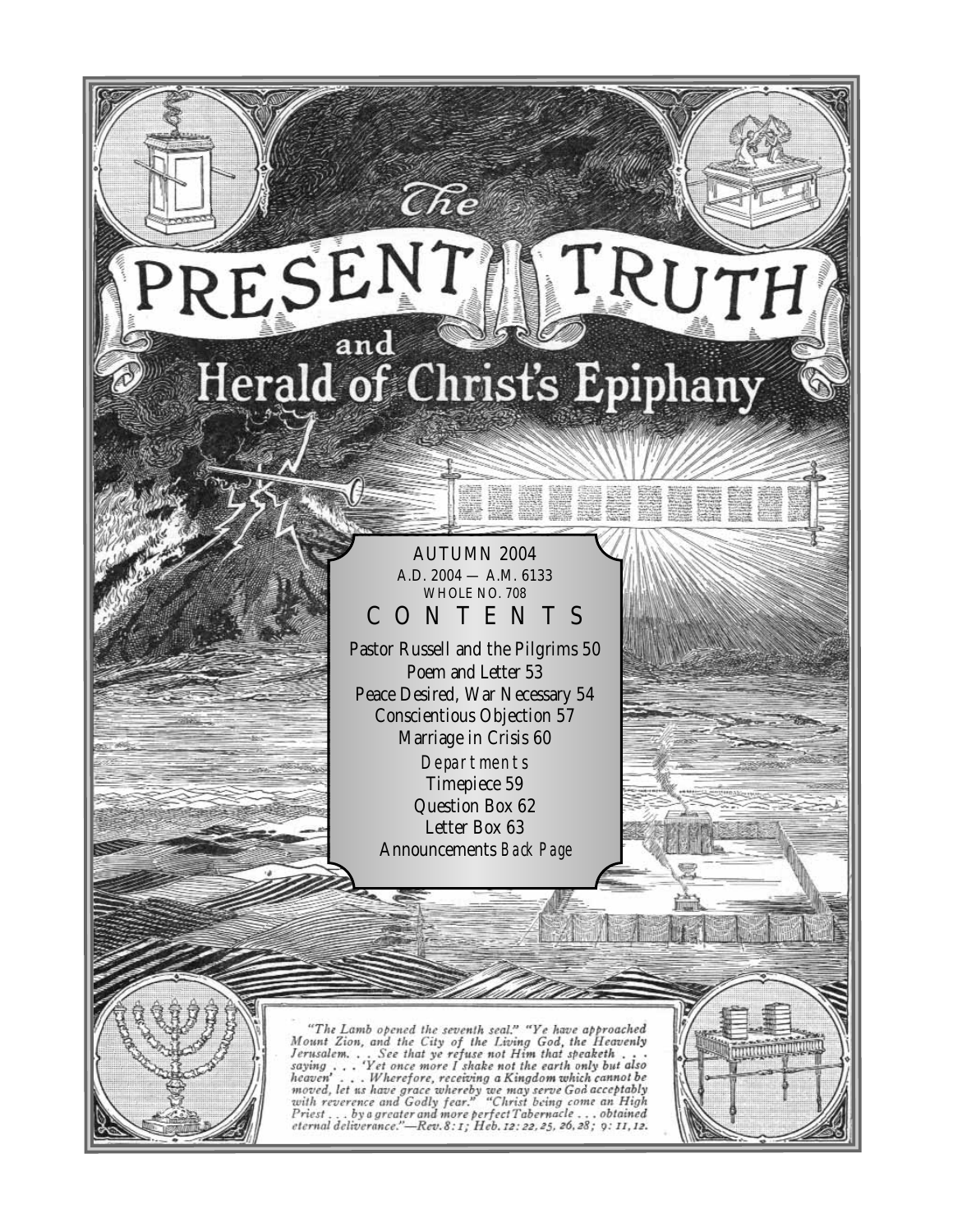# Pastor Russell and the Pilgrims

**WE ARE NOW LIVING** in the end of the Gospel Age in its first two periods — the Parousia and the Epiphany, and have been touched by the ministries of its two star members, Pastor Charles T. Russell and Pastor Paul S.L. Johnson. The Parousia Messenger, Bro. Russell, passed beyond the vail on October 31, 1916 and the Epiphany Messenger, Bro. Johnson, was glorified on October 22, 1950. The following account was a tribute by Bro. Johnson to Bro. Russell and was delivered during Bro. Russell's funeral service. It presents the official and personal relationship that Bro. Russell had with the pilgrims in a manner that will help to keep his life and ministry dear to us. We thank our Heavenly Father and our Lord Jesus for providing these two messengers in the



• The defense of the arrangements, charter and will given by the Lord through "that Servant," as binding on controlling corporations and associations among Truth people; and for

• The exposition and defense of the unfolding Epiphany-Basileia Truth, as meat in due season for the Lord's people, as He is pleased to provide it.

end of the Age and for the blessings we have derived from their faithful ministry. Apart from minor style changes and a few other alterations for clarity, the following is presented as it was originally published (Z6006-08).

I am now standing at the bier of one whom, since the days of the Apostle Paul, God has more widely used in His service than He has any other person. I am standing at the bier of one who has been to me a brother and a friend, having done me more good than all other people that have ever come into touch with me. I am standing at the bier of one whom I have loved more than I ever loved any other human being. I am standing at the bier of one of whom I have the assurance of faith that he is now in glory with our adorable Lord and Savior Jesus Christ. One can realize, therefore, how hard it is to control one's feelings under circumstances like these.

### **OFFICIAL RELATION TO THE PILGRIMS**

I have been asked to speak of the relation of Pastor Russell to the pilgrims. He had two relations to them an official and a personal relation. His official relation to the pilgrims can be understood when we recognize the office to which the Lord was pleased to call him, *i.e*., to be the special channel for giving the "meat in due season," as well as for arranging and directing the work of the household of faith. The pilgrims, therefore, were related to him as fellow-servants of the same God. Therefore as God's representatives, and also in a sense as Brother Russell's representatives, they traveled throughout the world preaching the "glad tidings." Just as Moses was given as his co-laborers the seventy to whom God gave the spirit that he had put upon Moses, because the work was too much for Moses to perform alone, so our Heavenly Father was pleased to give to this devoted servant, the seventy pilgrims, as co-laborers to assist him in the labor of dispensing meat to the whole Church; for this work was too great for him alone to perform. Therefore the pilgrims were to bear part of the burden and toil that were his. They, therefore, in a certain sense represent him. In writing to them he at times reminded them that he loved to think and speak of them as being in a certain sense his representatives, though recognizing them primarily as the Lord's representatives.

It was this office, therefore, that gave him a close and directing relation to the pilgrims. He was eminently fitted by nature, by grace, and by experience to fill the demands of this place. He had a giant intellect with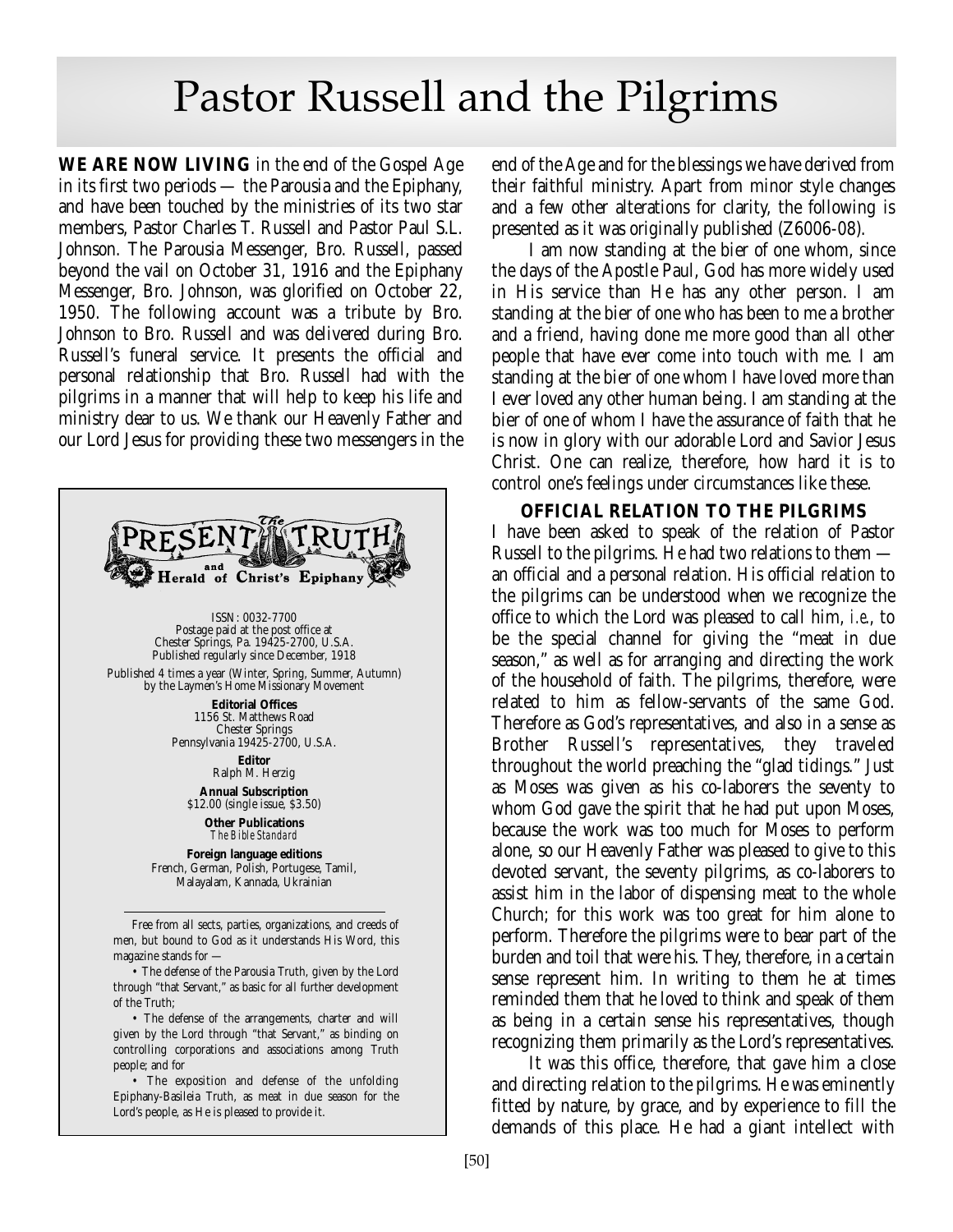marvelous perceptive faculties, remarkable memory, and clear, deep, and true reasoning powers, combined with an exceptional knowledge of human nature and with tactful aggressiveness. These gave him great executive ability, which, of course, eminently fitted him to direct the work of the pilgrims. Our Heavenly Father endowed him with a natural disposition, especially in his religious capacities, that very few of the fallen human race have had. Under careful cultivation of the holy spirit these natural capacities were developed in a most remarkable degree into a character that had and combined all the qualities necessary to discharge the duties, responsibilities, and privileges of his official relation to the pilgrims.

His experience as a pilgrim fitted him all the better to exercise properly and profitably the functions of this part of his office. Therefore his relation to the pilgrims officially was that of directing their work. It was God's will that he should be the human agent whom God would use to select the pilgrims. In the selection of these servants no arbitrariness or partiality was used. His will was fully submitted to the Father's will as to how their selection should be conducted. He subjected the pilgrims to the three tests demanded by God's Word as proper to be placed upon public servants of God. First of all he required of them that, in addition to a full consecration, they have a large degree of loving zeal, deep humility, exemplary meekness, and an accurate knowledge of God's Word. He further required that they have in a large degree the talents necessary for teaching and preaching the Word of God clearly, acceptably, and winsomely to responsive hearts. Lastly he required their providential situation to be such as would enable them in harmony with the Word to assume the duties, responsibilities, and privileges of the pilgrim service. When these three things were found in an individual, Brother Russell was very glad to arrange for his having a part in the pilgrim service. His methods in selecting such were quite unique: *e.g.,* unobserved, he listened to a brother, whom he did not know, explain the chart to several of the friends. The explanation was so clear that he inquired who that brother was. Finding out his name he entered into correspondence with him, inviting him to enter the pilgrim service. Those who were to be given the privilege of this office were subjected by him to certain tests that would demonstrate the possession or lack of meekness, humility, zeal, clearness in presenting the Truth, and a large measure of love and self-control.

His instructions to the pilgrims were very simple. He believed that few instructions were better than

*His course was that of completely sinking his will into the Lord's will and of searching to find out what that will was in relation to each pilgrim, that he might be able the better to help him in the good work.*

many. A pilgrim, on starting out asked him, "Brother, have you some word of instruction, encouragement, or caution to give to me that will prove helpful to me in the service?" He answered, "No; brother." Then thinking a while he said, "Yes, brother, I have. Be full of loving zeal and deep humility, and everything will be well." He was accustomed to say, "If you are in any difficulty or if you have a problem which you cannot solve, remember you always have an open ear and a willing hand here."

He allowed as much liberty to the pilgrims as the good of the cause and themselves warranted. He allowed them to choose their subjects and to use their way of presenting the message, not wishing to interfere with their individuality, believing the Lord was directing with respect to each one. Only such restrictions were made as were necessary for the profit of the cause and its participants. Whenever correction was necessary it was given in a remarkably sweet form. One of the pilgrims asked for too frequent vacations, alleging that he needed more time for study. Brother Russell feeling that the brother should have more zeal, suggested that he take a year off from the pilgrim service for study. The brother, catching the Pastor's meaning, immediately declared, "Brother that would be a loss of too much time. I will go right on."

He was always on the alert to encourage others; and no pilgrim left his presence without being encouraged, if he was in an encourageable condition of heart and mind. When correction was needed, it was given with the greatest tact and leniency, allowances being made for good intentions. Whenever he had any changes to make, promotions or demotions in the service, they were made not from personal reasons, but because of the principles in the Heavenly Father's Word. His course was that of completely sinking his will into the Lord's will and of searching to find out what that will was in relation to each pilgrim, that he might be able the better to help him in the good work.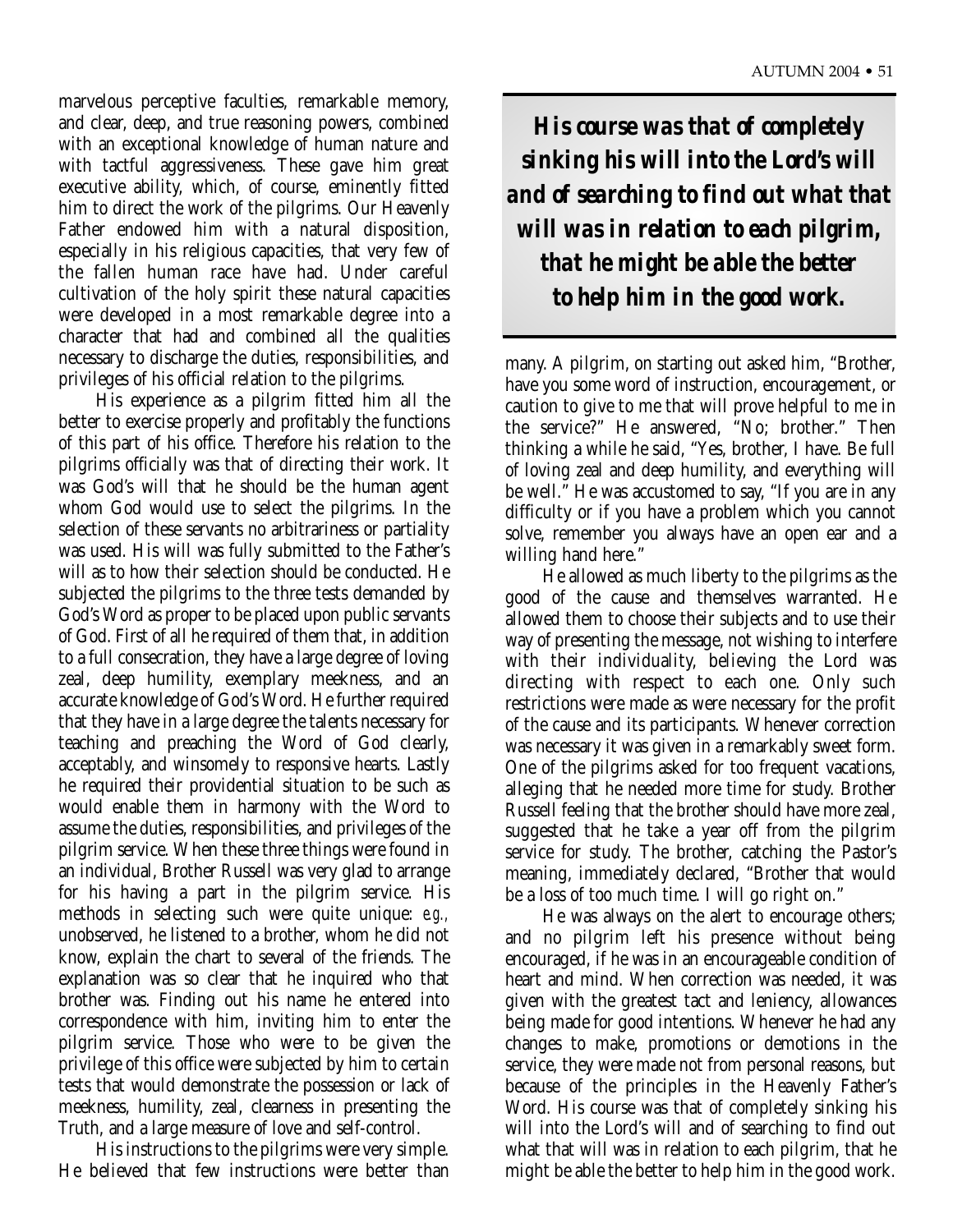Whenever a dismissal from the work had been arranged for, it was done in the most tactful and quiet way that others would not need to realize the reason, nor the pilgrim experience unnecessary pain. The person was in a very gentle and loving way invited to enter some other field of activity, to the glory of God and his own profit.

His attitude toward the pilgrim work was one full of encouragement to the pilgrims. One of his greatest services to them was his example of faithful service. This influenced them in many ways, even in tone and gesture. Undoubtedly the pilgrims will remember with joy the thought that as his first harvest work was that of a pilgrim, so his last harvest labor was pilgrim work.

## **PERSONAL RELATION TO THE PILGRIMS**

We are not to think that his relation to the pilgrims was merely official, but there were other aspects of his relationship to them. He was one that could be approached. He was a most lovable and considerate person, always inviting confidence. In addition to his official relation he sustained a many-sided personal relation to the pilgrims. First of all, he was like a faithful father to them. Not having natural children, he was blessed by the Lord in begetting many spiritual children with the Truth; even as the Apostle Paul said he did in the case of many. Brother Russell introduced many people into the Lord's family, and not a few of the pilgrims were among these. A pilgrim recently remarked, "I never consciously had a father, until I entered the pilgrim service and came in direct contact with Brother Russell."

He was not only a father, but also an elder brother to the pilgrims, always ready to stand side by side with them. Therefore he was not regarded solely with the feeling that people should have for a father. As elder brother, he inspired the pilgrims with confidence in, together with respect for, himself. He was, furthermore, a true friend. He was not whimsical with his friendships; take one up today and drop him tomorrow. He was faithful to his friends with a loyalty based upon the good Word of God. Every pilgrim recognized that he could depend upon the friendship of this beloved servant. He was an affectionate companion.

Our dear Brother Sturgeon told us a little while ago how he showed his comradeship to the last. He was also a most sympathetic comforter. Any one in distress, especially spiritual distress, seeking comfort, would find in him an attentive ear, a sympathizing heart, a cheering word, and an encouraging thought. By nature he was very richly endowed with sympathy and by grace this was more highly developed than the majority of his other qualities. This enabled him to enter into the feelings of so many when they came to him with the things that pressed them sorely. This made him a sympathizing comforter.

Furthermore, this good servant of God was an optimistic well-wisher. He always put the best construction on everything. He gave each one credit for good intentions. His desires and expectations were that these beloved co-laborers of his might have a glorious entrance into the blessed Kingdom into which we feel sure that he has entered, who was called by the Lord not only "wise," but also "faithful." He was a cheerful helper. Nothing pleased him more than to serve others. He was continually thinking and planning how he could help by counsel, by example, and by deeds. Every rightly disposed person who came in contact with him was refreshed and encouraged. He was always thinking, not of himself, but of others. That is why his death was so glorious. He had thought that he would probably pass away as a martyr. In many respects his death has been more glorious than a martyr's; for to him was given the privilege not to allow a large measure of his life to be taken from him by violence, but to use up every ounce of his strength in service, for he died in the harness. Such a death was best for him. God will decide what kind of a death is best for each.

[Addressing the remains, the speaker said: O servant of the Lord, in prophetic type God called thee Eldad, beloved of God. Beloved of God wast thou while in the flesh, art now in the spirit, and to all eternity shalt be. Thou hast been also beloved of God's people, art now, and shall forever be. Therefore we name thee Ameldad, Beloved of God's people.]

We can no longer pray for our brother, as we have, day by day, "God bless our beloved Pastor." But, beloved, we can pray with respect to him that God bless his memory. He is beyond the need of our prayers; but oh, beloved, let us not leave a vacancy in our prayers as we have been accustomed to pray, "God bless our beloved Pastor." Let us, in that place, pray "God bless the memory of our beloved Brother Russell." Who among us will join with the speaker in the resolution daily to pray with respect to him, God bless the memory of our beloved brother? Oh, let the Israel of God everywhere daily pray *God bless his memory!*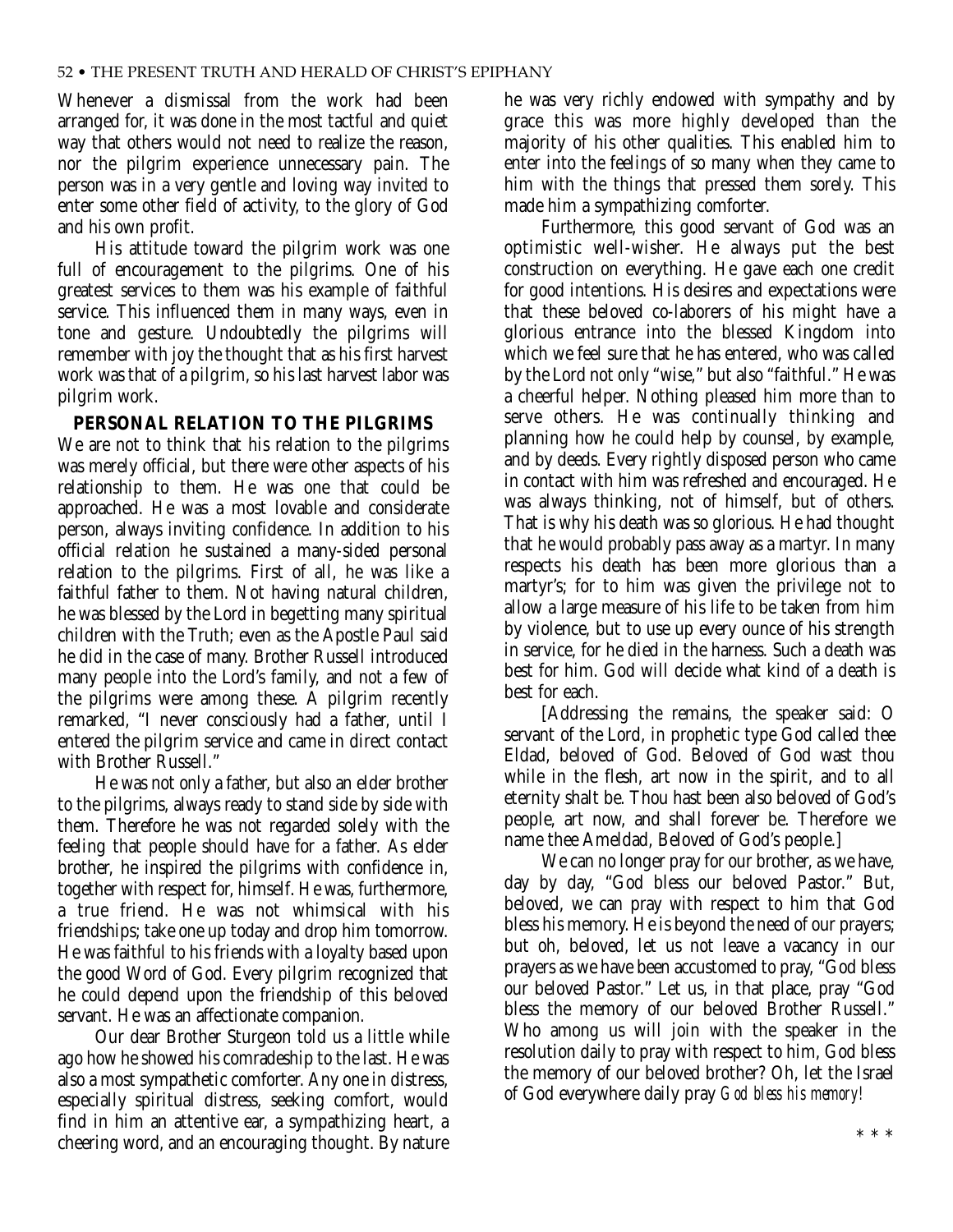*During Bro. Russell's European Trip of 1912, the Dresden, Germany ecclesia presented to him the following poem. Read aloud in their own German tongue, it brought tears to the eyes of those who understood.*  Later, Bro. Russell obtained a copy in English and published it in The Watch Tower [Z5110].



# **A HEARTFELT LETTER FROM THE PAST**

The following letter was written by Bro. Johnson to his wife, Sr. Emily Johnson, when he was out serving in the field. It shows the tender love and appreciation he had for his dear wife.

> CHICAGO, ILLINOIS MAY 14, 1922

# My beloved wife Emily,

Yours was read Saturday morning and was very much appreciated. It was so sweet in sentiment that I was reminded of many a good letter of "auld lang syne." Thanks for it. I did not write this A.M. because I thought I would wait and report the afternoon public lecture. A heavy rain began at 1:15 P.M. and lasted until after three. Of course you know what that did to the attendance. There were only 264 present. Thirtyeight cards were left. The interest was simply fine. My two stepbrothers and the wife of one of them were present. I talked with them about a half an hour. Meyer's widow told them of my coming but she did not come herself. Nor did my stepmother and stepsister. The convention was fine. About 40 were present, and the interest was deep and genuine. Bro. Jolly spoke twice, Bro. Holowatsky once, and I twice in addition to the public meeting. Many asked for you and sent love to you. Bro. Holowatsky's wife was at the

afternoon and evening's meeting today. The first day I stopped at the auditorium hotel but yesterday in harmony with the ecclesia's arrangement I moved to a hotel opposite the convention hall. It was about 26 blocks northwest from the auditorium. I was glad to be nearer the convention hall, though the other hotel was more convenient for the radio station. I wish you could have been at the convention, if it had been possible. But I am so glad that I can depend on my little Emmarashustnests to tarry by and take good care of the stuff. The Lord counts it, when done in faith, hope, love, and obedience the same as the sharing in the battles on the part of the warriors. May He bless you for your goodness in this respect. I thank you for telling me of the amount of mail which arrived. I think I have a fine stenographer, a Bro. Christ of the Milwaukee church. He could write 60 words a minute several years ago but is somewhat out of practice. He is going to brush up, and if Mary does not come back I will likely send for him, *D.v.*

I trust that you have been feeling better. I have missed you. I sleep better with you than without you. Mine little rashustnests takes good care of me. This I appreciate. I love you. I send you much love and many kisses. God bless you.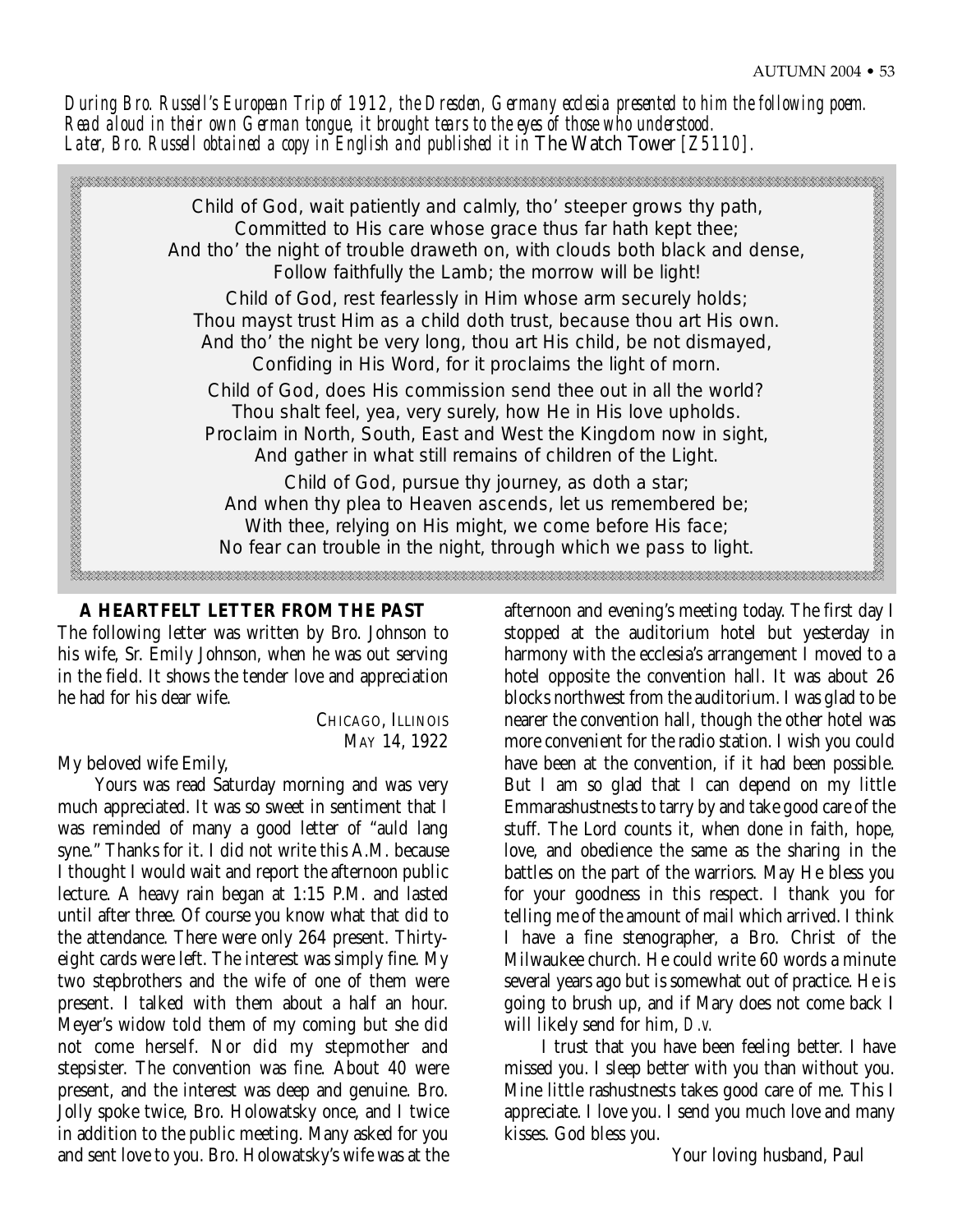# Peace Desired, War Necessary

*He makes wars to cease to the end of the earth. . . . Be still and know that I am God. . . . I will be exalted in the earth*  $-$  Psa, 46: 9, 10  $-$ 

**WE ARE AVERSE** to war, on general principles. We are extreme in our sentiment for peace. Yet we cannot close our eyes to the facts of history — practically every blessing has come to the world through war, at the cost of cruel bloodshed. Where would America be today had there been no War of Independence? Where would the nations of Europe be today if they had not fought to maintain their national liberties? What would happen to every nation if they would refuse to fight to protect their borders? There is no conflict between this particular commonsense view of the matter and the teachings of our Savior.

Our Master was not addressing nations, but individuals, when He directed that he who is smitten on the one cheek should turn the other, and be nonresistant (Matt. 5: 39). The instructions of Jesus were wholly and solely intended for His disciples, His followers. And they were instructed that they should come out from the world and be separate  $-$  a new nation, a holy nation. They were to expect to suffer persecution, as did their Teacher. They had His personal promise that if they would thus suffer with Him for righteousness' sake, their reward would be by and by in the Kingdom — then they should sit with Him in His Throne (Rev. 3: 21). Jesus gave His followers no assurance that a peace policy would be successful and bring them earthly prosperity. Quite to the contrary, the Scriptures declare that whosoever will live godly shall suffer persecution — yes, must expect to endure persecution, in order to thereby have his loyalty to God demonstrated prior to his acceptance into the Kingdom of his Redeemer. "If any man will be My disciple, let him deny himself and take up his cross and follow Me" (Matt. 16: 24).

## **THE BEATITUDES NOT FOR NATIONS**

When Jesus said, "Blessed are the peacemakers: for they shall be called the children of God," He was not addressing nations, but individuals — a special class of people — those who would become His disciples by a full renouncement of all earthly interests. The Redeemer's declaration respecting nations was the very reverse of His statement respecting His followers. He declared, "Nation shall rise against nation," and there shall be wars (Matt. 24: 6, 7). There is so much confusion upon the subject that the Truth needs to be

stated plainly. The truth is that war is not the disease, but merely a symptom of the disease in society and in the affairs of earth. So long as the disease continues, its outward manifestation, war, is bound to continue. Need we say to you that the disease to which we refer is sin?

Sin and war are inseparable. There would be only two ways of inhibiting war: (1) By the conversion of the nations from a condition of hardness of heart, selfishness, and sin, to a condition of righteousness, tenderness of heart, and generosity; (2) by the establishment of a government or power not swayed by sin, to supervise, overrule, and control human affairs by superior strength. Are these propositions debatable? They are not. Various Scriptures may be cited corroborating this position, showing that sin and selfishness are continually on the warpath politically, socially, financially. The battle has been going on ever since man became a sinner. At one time this selfishness manifested itself in buccaneering, piracy, and slavery. At another time policy changed and the leaders of men perceived that they could accomplish more by moderate methods, along the lines of politics and ecclesiasticism. Again conditions changed; the worldly-wise perceived that with the coming of mechanical inventions into the world's affairs, human slavery would be unprofitable and that more could be accomplished by setting the slaves free and providing them with employment for their own living. This course was followed. Next came the era of financial combination, giant trusts and corporations controlling the destinies of the human family, from poor to the upper class. But with all these changes, war has gone on. It has merely changed its form, its weaponry, and its methods. The basis of all these wars is selfishness, and so long as selfishness continues, war will continue. Success will mean prosperity. Failure will mean oppression.

## **VARIOUS KINDS OF WAR**

We are not limiting our definition of warfare to naval engagements, nor to battles fought with missiles, tanks, and planes. We are including in the great warfare the social, political, and financial disturbances and conflicts. They are all battles in which the shrewder minds, as a rule, conquer. And now instead of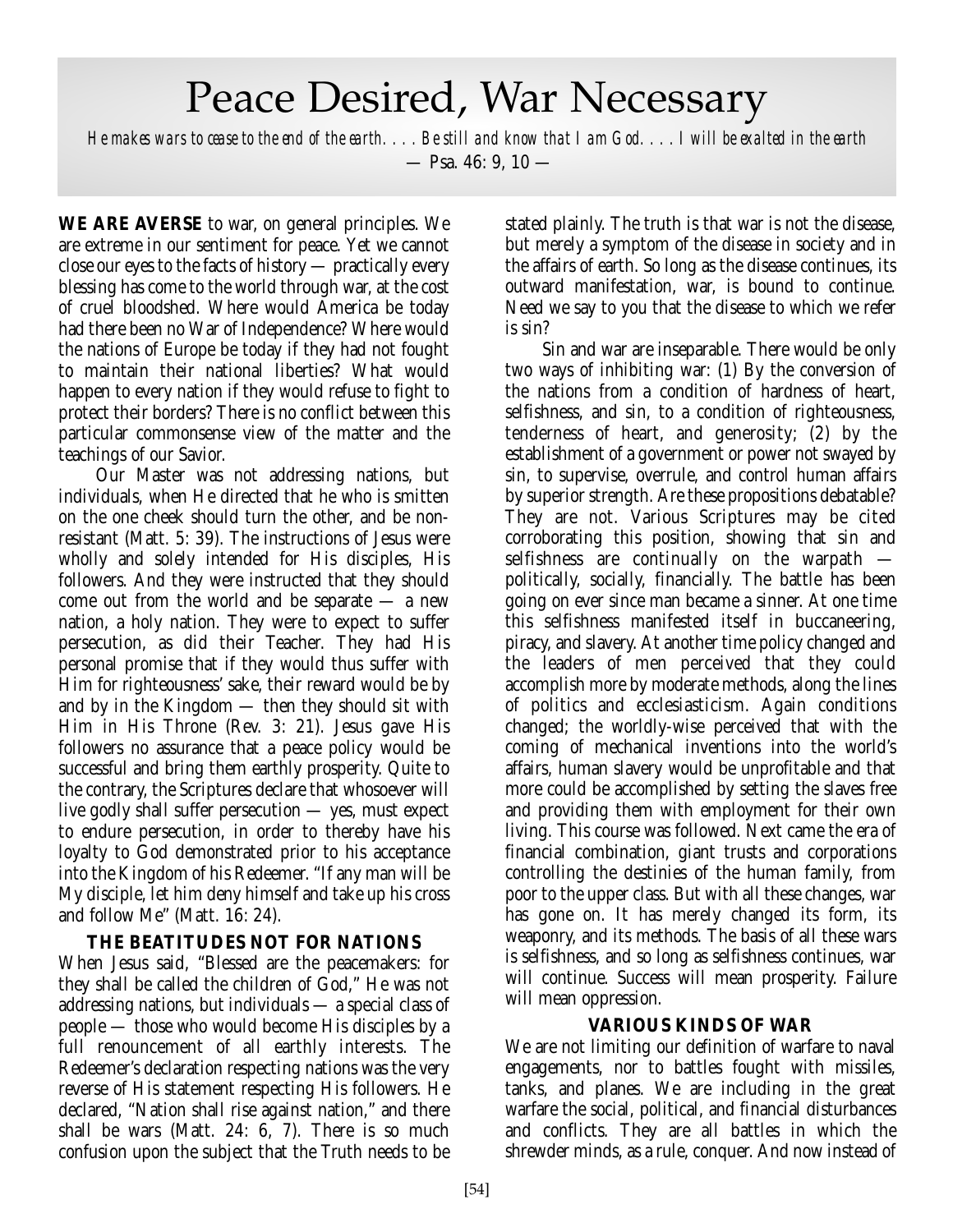earth's war being ended, we see new conflicts begun from new quarters. The leveling of the financial playing field by the World Trade Organization is causing employment problems in countries which have not experienced this before. The poorer nations are now being built into manufacturing strongholds.

Education in the past century has elevated society as a whole due to free schools and opportunities for higher education. Young people have much more information at their fingertips than their forefathers. With the introduction of the Internet as the Information Super Highway a large portion of the world's population is now able to take advantage of this instant information, be it for good or evil. As with all that Satan manipulates for his own purposes, he has used the educational process for his advancement of error. Our great colleges have been used to some degree by him to undermine faith in the inspired word of the Bible, and this influence has extended finally to the masses. Many people are now declaring their doubts respecting a future life, and they are determined to grasp at the earliest possible moment the opportunities of the present life, that they may share in the luxuries of the rich and make them common to all. If their program is half carried out, it means the most dreadful war ever known in the world's history. The Bible describes it as "a Time of Trouble such as never was since there was a nation" (Dan. 12: 1).

Since the spirit of war is the spirit of selfishness in action, it corroborates the thought that the world was never more unsettled than at present. Never more on the alert for self-gratification, and though we have blessings beyond the dreams of any other day, discontent is more rampant than ever before. This is goading mankind with increasing speed to the greatest of all conflicts. So long as money has its value and political combinations can hold control, the social structure will remain intact and exercise itself, nation against nation, through armed conflict. As soon as the political and financial powers begin to crumble in influence, the warfare will merge toward terrorism and anarchy, which the Scriptures describe as "every man's hand against his neighbor."

### **WHAT IS THE REMEDY?**

The leading minds of the world clearly recognize conditions in world society as we have presented it. Many of the reforms of our day have come of necessity, not of goodwill, and they will not satisfy the appetite of the growing discontent. Each concession of the favored classes to the masses is like throwing food to a pursuing pack of hungry wolves. They stop to devour the

*Under the guidance of the new administration of Messiah, the spirit of a sound mind will gradually come to mankind as a whole; and proportionately they will turn to Messiah's Kingdom in loyal obedience.*

advantage, but have their appetites thereby whetted for more. Man's only remedy is now too late. A complete turning of the hearts of men to God was much more possible one hundred years ago when there was greater faith in the Bible and greater faith in an Almighty Creator. The Higher Critics have done their work well, destroying faith in the only Book for which Divine inspiration can be claimed. Education has done its part and commercialism its part, until the world is on fire with selfish ambition — insatiable desire for riches and luxuries. The popularity of gambling casinos, lotteries, and reality television, show that a large proportion of society desires instant riches and luxuries.

### **THE CHRISTIAN'S GLORIOUS HOPE**

The picture we are painting would only frighten one and have no benefit if there was not a message of encouragement to put in its place. God has foreknown the course of evil for the Six Great Days of earth's 6,000-year history and has prepared for the Great Seventh Day, which will also be a thousand years long. God describes it as the Day, or Epoch, in which Messiah upon the Throne will make all things new. Many Scriptures may be quoted respecting the evidences of the night of sorrow and sin and strife and the dawning of the new Day in which righteousness will be enforced throughout the earth, not only by the word of the King, but by the Divine Power of His Kingdom. The words of the Prophets describing Messiah's Kingdom as the "desire of all nations" (Hag. 2: 7) give us the correct thought. Other Scriptures show that the Time of Trouble now looming up as a cloud before mankind will be such a terrible storm of strife, bloodshed, and trouble, that the world will have its fill and be nauseated (Dan. 12: 1; Zeph. 3: 8, 9). Under the guidance of the new administration of Messiah, the spirit of a sound mind will gradually come to mankind as a whole, and proportionately they will turn to Messiah's Kingdom in loyal obedience,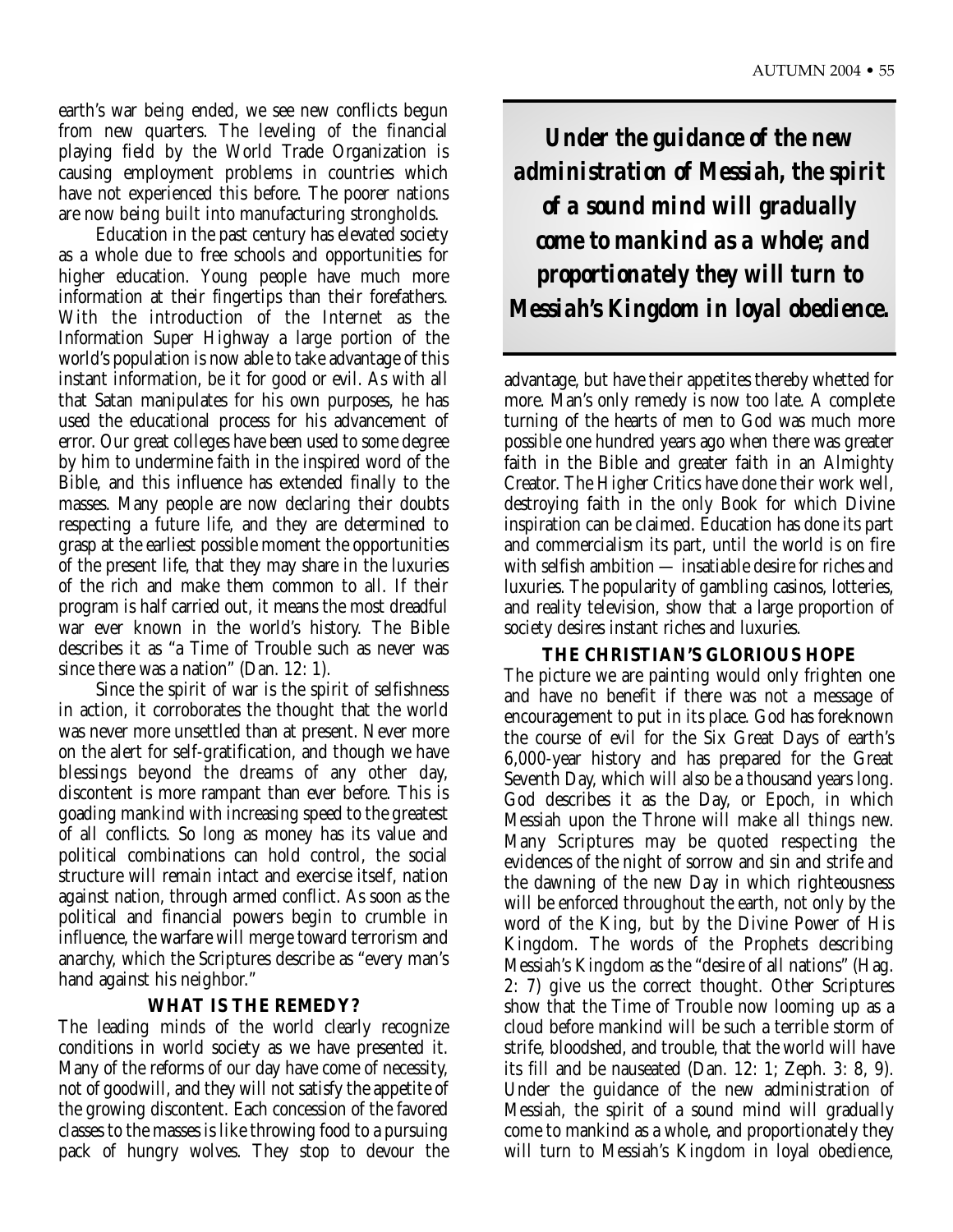declaring, as says the Prophet, "Lo, this is our God; we have waited for Him, and He will save us" (Isa. 25: 9). Rich and poor of every nation will gradually be made aware of the changed conditions and all lovers of righteousness will rejoice. Let us not be discouraged if the wars between nations continue or increase, if the strife — political, social, religious, and financial shall rage as never before. Let us think it not strange, but remember that all these are the motions and outworkings of the fallen human heart. The Bible intimates that God is giving mankind an object lesson respecting the influence of selfishness — a lesson that they will never forget, and which will prove valuable to all eternity.

## **"BLESSED ARE THE PEACEMAKERS"**

These truths that have been stated should in no way encourage anyone toward selfishness and strife, but to the contrary. For those who can learn by instruction, God's Word is provided, and he who closely follows the instruction of the Scriptures will receive a proportionate blessing. The Bible is specially addressed to the few, the consecrated, who are the real peacemakers meant by Jesus when He declared, "Blessed are the peacemakers, for they shall be called the children of God." Nevertheless, in proportion as others recognize the principles of justice, mercy, sympathy, and compassion — they will proportionately be in harmony with the great King, and proportionately shield themselves from a measure of the trouble of the great Day of Wrath which is now upon us. We have only kind words for people like the former United States President, Jimmy Carter, who promotes peace among the nations. We merely forewarn that these well-meant plans can never be carried out, for God is not favorable for peace at the present time and under present conditions. "There is no peace, says the Lord, unto the wicked" (Isa. 48: 22 *NIV*; Jer. 8: 11, 12).

This word *wicked* includes broadly the entire human family, for "there is none righteous, no, not one." Only a comparatively small number have ceased to be wicked from the Scriptural standpoint. The only ones justified in God's sight are those who have gone the full length of the surrender of their hearts to the Redeemer. The Scriptures declare that these have escaped the condemnation that is on the world. These were once children of wrath, but the number that have come fully into the family of God is indeed small! Not many have made a full surrender to the Lord, nor received Jesus as not only their Teacher but also, their Redeemer and Model. The majority, as the Apostle said, are still bound by the Wicked One — still

blinded, still deaf in considerable measure, and cannot see afar off, nor appreciate fully the Divine arrangement. These will have a terrible experience in the present Time of Trouble because they will not understand how and why the Omnipotent Jehovah will allow the storm of human passion and strife to work such terrible havoc in the world — even as they do not understand why the same gracious Creator has permitted the storms and floods, earthquakes with resultant tsunamis, pestilences, and famines, which are the results of the earth's imperfections (Gen. 3: 17- 19, 24). The full and satisfactory understanding of these matters is designed by the Lord to be granted only to His faithful few, the disciples of Jesus. Of these He declares, "The secret of the Lord is with them that reverence Him; and He will show them His Covenant" (Psa. 25: 14).

We are not advocating the cause of any particular Christian denomination or earthly church, for all who accept Jesus Christ as their Lord and Master are God's people and our brethren — whether Catholic or Protestant, black or white, old or young, male or female. It is not difficult to discern that the words of Jesus respecting the offering of the other cheek to the smiter could not be applicable to the world, even in a figurative way. Such counsel would be utterly impossible for a worldly person to understand. The noblest people find difficulty in observing this rule, even when its literalness is ignored and its spirit accepted as our Lord's teaching. We exhort all to "follow peace with all men." The Lord's followers, like Himself, are to be peculiar, and separate and distinct from the world. They are to be so devoted to the teachings of their Master and so filled with His spirit of love for each other and for all mankind that they would suffer evil and injustice rather than do injury to others (Matt. 5: 11). Our Lord Himself was always peaceably disposed and a peacemaker as respects others, so all of His followers are to be. "Blessed are the peacemakers: for they shall be called the children of God" (Matt. 5: 9).

> *I am waiting, hoping, praying For Messiah's glorious reign, For I know He'll rule in justice; Right and truth will triumph then. Worldly pleasures cannot win me, While I wait for that bright day; Worldly splendor cannot charm me, While its light beams on my way.*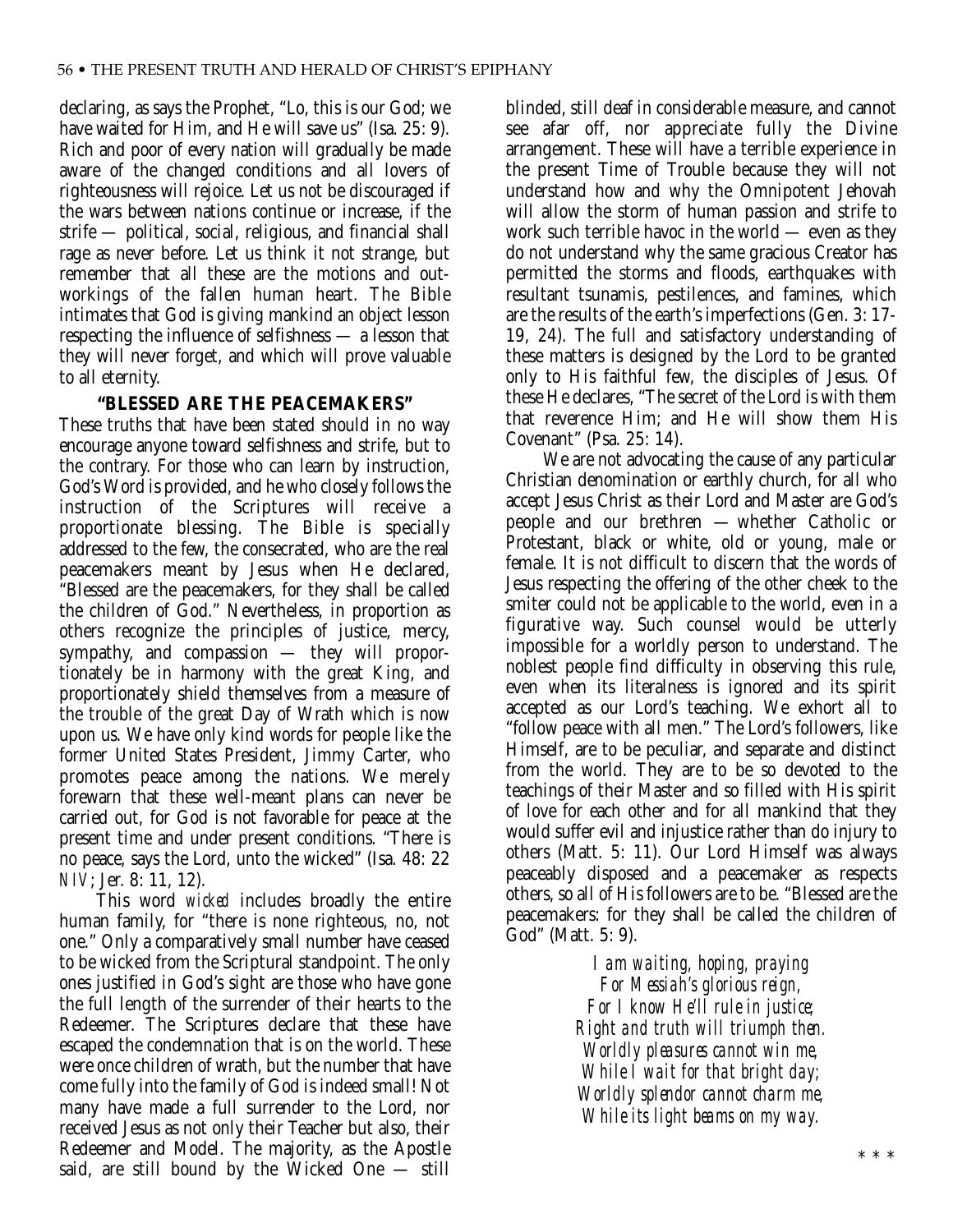# Conscientious Objection

# **WHAT DO I BELIEVE ABOUT WAR?**

The Lord's people face difficult questions about war and peace. Each of us has asked at some time in our life, "What do I believe about war?" Our purpose here is not to influence anyone's decision in the matter but to inform and to encourage brethren who have strong concerns about participating in war and who might be considering filing as a CO (conscientious objector). We believe it is important to answer that question and make a record of it. Your answers could prove useful especially for those who might deal with the Selective Service System or the military in the future. The answers could also help those who are struggling with questions concerning paying taxes for war and working in war-related jobs.

# **What Is Conscientious Objection?**

Conscientious objection is a sincere conviction, motivated by conscience, that forbids one from taking part in organized killing. This objection may apply to all forms or to particular aspects of war.

## **What types of conscientious objectors are recognized by federal law?**

The government by its Military Selective Service Act recognizes two types of conscientious objectors:

**1.** Conscientious Objectors: (1-0) Are persons who, by reason of religious, ethical, or moral belief, are "conscientiously opposed to participation in war in any form."

**2.** Noncombatant Conscientious objectors: (1-A-0) Are people who, by reason of religious, ethical, or moral belief, are conscientiously opposed to participation in war in any form but who do not object to performing noncombatant duties (such as being a medic) in the armed forces. These people are assigned to noncombatant duties (which may be performed under combat conditions) in the Armed Forces or, in the event of a draft, may be trained without weapons and assigned to non-combatant service.

# **Why is it so important to think about this now?**

A peacetime draft or compulsory national service might be enacted, and now that we are at war, the draft could begin immediately. A plan to register and conscript health care professionals has been prepared and probably would be executed in a war emergency

before other conscription measures are in place. Under current regulations, conscientious objectors have a very limited time following an induction order to document their claim for an exemption from military service. Since time would be short, as little as nine days, conscientious objectors should think through the basis of their claim now. In peacetime or war, early documentation of beliefs is one evidence of their sincerity. More information is available in CCW'S (Center on Conscience & War) publication, "Conscientious Objectors and the Draft" (address given on p. 58).

If you believe that you are a conscientious objector, you may obtain a work sheet at http://www.nisbco.org/What\_Do\_I.htm to set forth your claim. Answer the questions as clearly and completely as possible. Make a separate copy and mail it to the Center on Conscience & War (CCW) and to the Laymen's Home Missionary Movement (LHMM) or counseling agency.

If you send a copy of your statement to CCW, a counselor will review it and send any recommendations that might help in the presentation of a future conscientious objector claim.

We also recommend that you gather letters of support.

Letters of support are letters written by people who know you well and will attest to the sincerity of your conscientious objector claim. These letters can be very important. It is not necessary that the writers agree with your beliefs. The best letters are often written by persons who disagree with the conscientious objector's views but believe in his or her sincerity. Two or three good letters are advisable. The letters, as well as your statement, can be revised if and when you have to apply for CO status. If you are called for a draft hearing you will be allowed to call witnesses and the writers (CCW or LHMM) might appear on your behalf.

If and when the draft begins, you will then have all of the answers to the questions on your worksheet plus letters of support on file with CCW and your religious body or counseling agency. You will also have your own copy. (These records will be invaluable in documenting your conscientious objector claim.)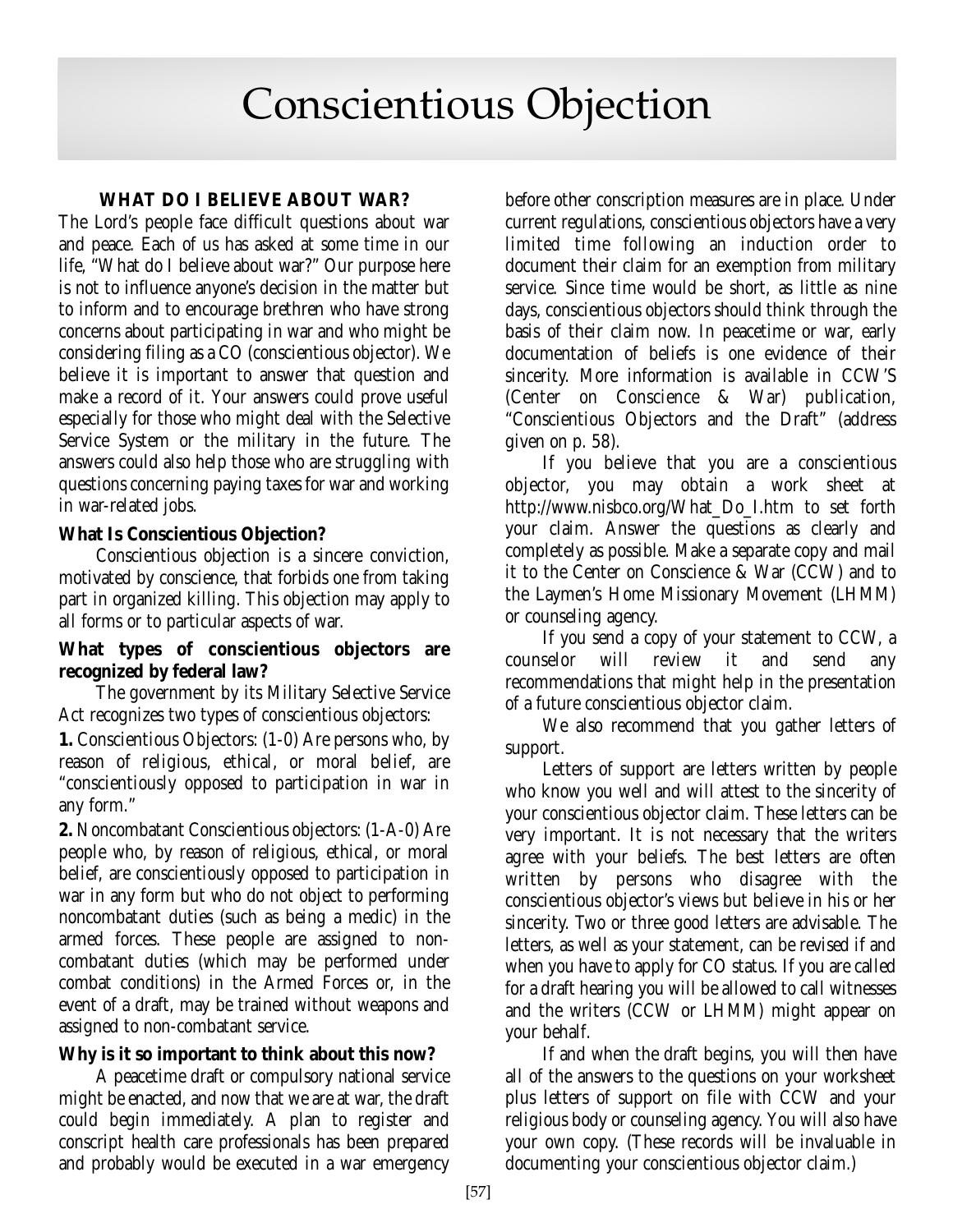### **Deciding to register:**

**1.** Find a post office for your registration that has an accessible photocopier.

**2.** Print in legible black ink across the middle of the registration form: I AM A CONSCIENTIOUS OBJECTOR TO WAR IN ANY FORM. This is not a classification, but it may help you later to document your position as a CO.

**3.** Make a photocopy of your registration form for your own records before you submit it to the postal worker for date stamp and initials.

**4.** Bearing in mind that no actual draft is in effect as yet, it is up to you whether to put a complete statement of your conscientious objector beliefs on file with your religious body, the Center on Conscience & War, or any other counseling agency.

### **Conscientious Objectors and Draft Registration**

All men residing in the United States who were born on or after January 1, 1963 are required to register for the draft within 30 days of their 18th birthday, unless they are aliens who are in the U.S. on temporary visas. The penalty for failing to register can be up to five years in jail and/or a fine of up to \$250,000. Women may be required to register in the future.

Under the emergency mobilization system, only registration takes place until a national defense emergency is declared and Congress restores the President's induction authority. Hardship and conscientious objection classifications are not assigned until after the registrant receives an induction notice. Once the mobilization draft begins, unless the inductee claims a classification other than 1-A, (Available for Military Service), within 10 days of the induction notice, the registrant must report to the designated Military Entrance Processing Station for testing and induction. For classifications other than 1-A the Department of Defense will delay these inductions for six months.

When a conscientious objector registers, he (male only, so far) should note somewhere on the registration form that by reason of his training and belief, he is conscientiously opposed to participation in war in any form, and he should make a photocopy of the card before surrendering it to the postal worker. (THIS DOES NOT MEAN THAT SELECTIVE SERVICE WILL TAKE NOTE OF HIS BELIEFS NOW.) Selective service destroys the original registration cards after they are microfilmed, and conscientious objectors who have placed any such notice on the registration card will still have to request the CO classification if they receive induction notices. The initial claim is made on Form 9, and the claim is documented on Form 22. (Do not use up any space to state what you do not believe — that can only serve to confuse the issues or to invalidate your claim.)

In event of a draft, COs should have prepared in advance a file which documents their beliefs. Include in this file at least the photocopy of the registration card, a comprehensive statement of beliefs, and letters of support for this statement. Such evidence can be presented to the local board who will hear the claim for a CO classification. Compiling this file should be done with supervision from a qualified draft counselor or agency such as the:

Center on Conscience & War 1830 Connecticut Ave. NW Washington, DC 20009 Tel: (202) 483-2220; Fax: (202) 483-1246 Email: nisbco@nisbco.org URL: www.nisbco.org

### **Conscientious Objection — Registering As**

Question: How and at what time should I register as a religious conscientious objector?

Answer: The consecrated should be exempted from military service. The consecrated are those who have dedicated their lives to God, to do His will, and to follow Jesus' example as His footstep followers, His disciples (Rom. 12: 1, 2; 1 Pet. 2: 21). Any one of Christ's followers who comes to a realization that Jesus came not to destroy men's lives but to save them (Luke 9: 56), and that as such He was sent into the world, so His followers are sent into the world (John 17: 18; 20: 21), and are to be like Him (1 John 4: 17). Therefore, they should in the proper attitude of a true Christian respectfully request exemption as a conscientious objector to participation in the destroying of lives in war time and training with arms for participation therein.

There being no draft law presently, it may seem academic to prepare for claiming the CO classification. But we should keep in mind that war or other national emergencies could break out suddenly. Therefore, advance preparation can help one obtain the desired classification by means of documentation and a more persuasive response to the Federal Selective System and the local draft boards. We would urge that appointees of the LHMM, local elders, and parents, guide, direct, and assist the brethren of military age. The agencies mentioned above may also serve and assist the applicant in registering his or her claim.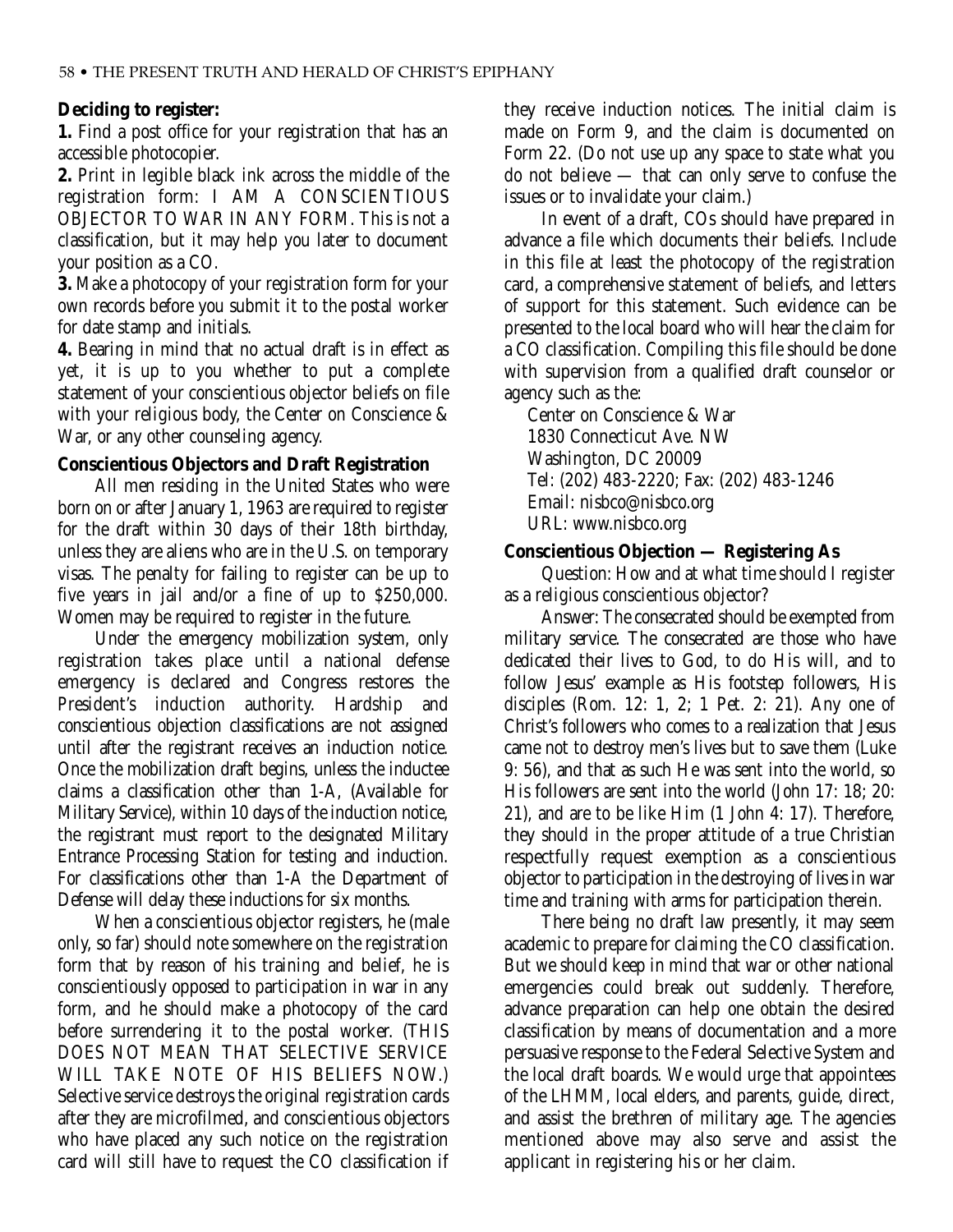### **The Consecrated and Military Service**

Question: What course should the Lord's people take as to military service in times of war or revolution?

Answer: Natural patriotism in the unconsecrated is a virtue Divinely approved, as can be seen by God's approval of the Israelites engaging in war in defense of their country. But as the religious leaders in Israel (the Priests and Levities) were exempt from military service, so should their antitypes, the consecrated, be exempted from military service as set forth in Rom. 12: 1. Our government, by recognizing the right of conscientious objectors to be exempt from bearing arms during war or revolution, has recognized the right of the consecrated to be exempt from bearing arms. However, they are not free from all military service, *e.g.,* in the commissary and hospital departments. The reason why it is wrong for those dedicated to God and His service to slay their fellow men, though not for others when required by their governments to do so, is that, as Jesus was sent by the Father, so are they sent by the Father (John 17: 18; 20: 21). Therefore, as Jesus was sent and "came not to destroy but to save men's lives" (Luke 9: 56), so His consecrated followers are sent and come "not to destroy, but to save men's lives." Hence they may not bear and use weapons destructively as to human life. According to Jesus' statement (Matt. 26: 52), all consecrated ones taking up the sword and slaying with it will perish by the sword. This rule of having the same kind of a mission in the world as Jesus had applies to the consecrated alone. Hence these passages do not exempt the unconsecrated from bearing arms and from using them destructively as to human life at their country's command. These considerations would therefore forbid a dedicated follower of Jesus to enlist for fighting purposes. If drafted he should in humility request exemption from military service as a servant of God and if this is refused, he should humbly request non-combative service, in the medical unit preferably, where he will have many opportunities "to save men's lives." If this is refused, then let him ask for some other non-combative service. If these are refused him, and he is required to bear arms, let him in the name of God refuse so to do and suffer the consequence of a refusal to violate his righteous affirmation before God, for he must refuse to share in taking the lives of his fellow men even as "the Son of Man came not to destroy, but to save men's lives." But when requesting exemption or non-combative service or refusing to bear arms, let him remember to do it in the meek and loving spirit and manner of Jesus. And then if he is compelled to serve, he can comfort himself with the reflection that he is suffering for the right as Jesus did (Matt. 5: 10- 12; 1 Pet. 3: 14-18; 4: 12-19).

\* \* \*

# timepiece

## *Zion's Watch Tower, June 15, 1896*

People who talk about the barbarism of the past, and the greater genius and ability of the present along lines of Evolution; and particularly all who talk about "Some Mistakes that Moses Made," are respectfully requested to carefully consider the following item:

"The Prussian government has recently issued an order that the commissary of the army shall use no other meat as food for the army and navy except such as is slaughtered by the Jewish method. The tests made by the chemical and medical departments showed that such meats were far more wholesome and susceptible of preservation. Notwithstanding this the anti-Semitic factions in Saxony and Switzerland enacted laws prohibiting the Jewish method of slaughtering. But 350 scientific non-Jewish authorities in physics and physiology in leading European universities have declared that the Jewish method is by far the most humane and best adapted means for obtaining animal flesh for food. Many intelligent Christians in European capitals use no meats unless the animal be slaughtered by Jewish methods."

\* \* \*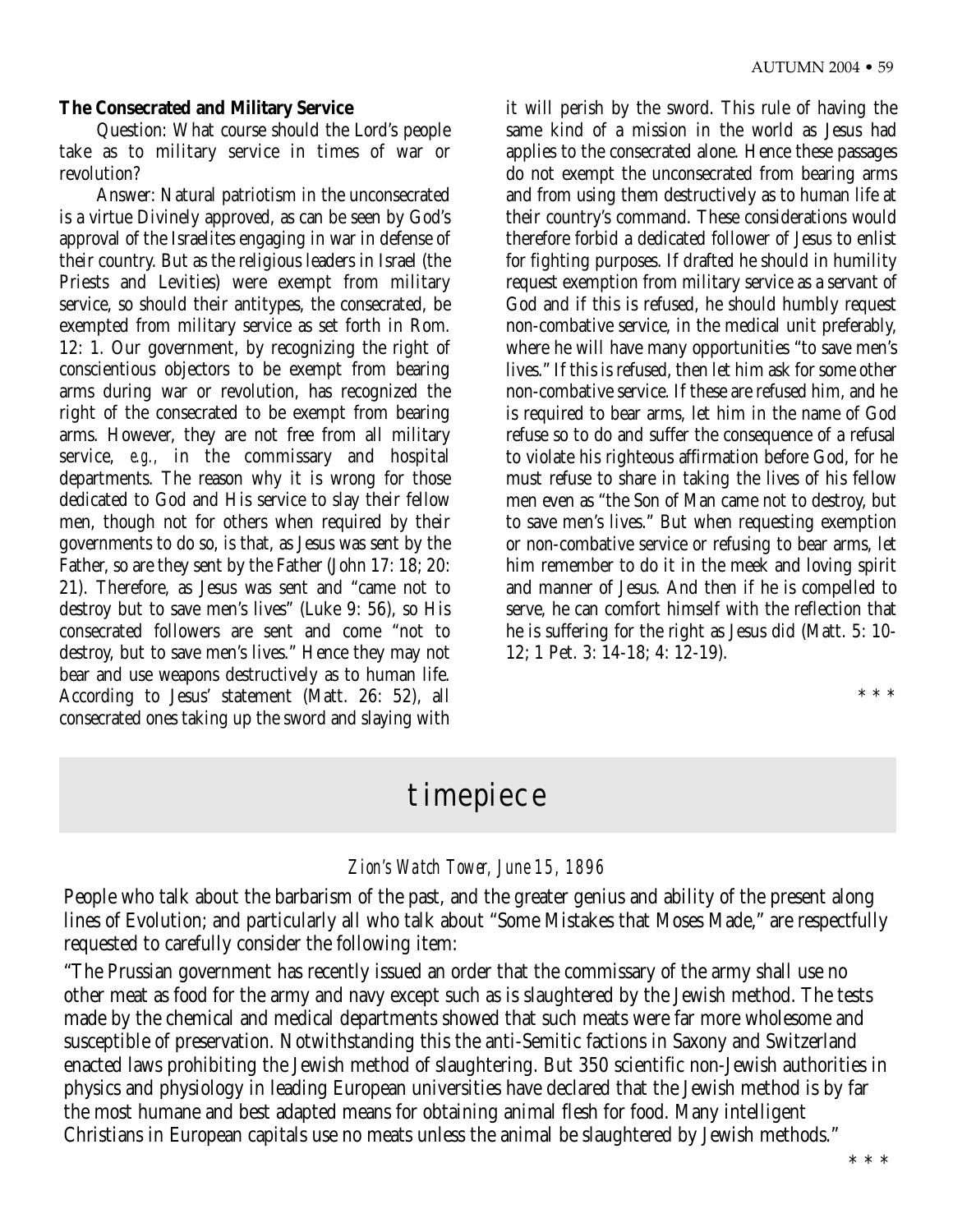# Marriage in Crisis

**THE INSTITUTION OF MARRIAGE** between a man and a woman was arranged by our Creator, and was intended to be a great blessing to the human family. God encourages the unconsecrated to enter the marital state, and for His consecrated people, He presents marriage as a privilege that either may, or may not, be entered into.

The widespread and increasing disrespect for the institution of marriage as a proper relationship between men and women, together with a general deterioration of the good principles of Christian living, has prompted this consideration of divorce and the position of true Christians therein. Each year witnesses an increase in the number of divorces in the western world and especially in the United States. Also, the percentage of the adult population in the U.S. that is married shows a decline, as is manifest from 72% in 1970, to 62% in 1990, and 59% in 2000. In 1980, 6% of the population were divorced, 8% were divorced in 1990, and 10% were divorced in 2000.

## **THE BIBLE'S INFLUENCE ON SOCIETY**

When we reflect on conditions existing in periods prior to our own and our entrance into what is sometimes called "Modern Times," we become aware of some significant facts. As the world was beginning to emerge from the dark ages and the severity of life then, we come to realize the influence of God's Word, the Bible, and its ameliorating effect upon society. The promotion of education, justice, and righteous principles, initiated by England's King Alfred the Great and others, led to the much lessening of evil and an increase of civility especially among the Germanic and Celtic peoples. As the age of chivalry began, the lives and deeds of many of the Knights, and their heroic activities, were based on principles of the sacred Scriptures. Their vows to protect, honor, and reverence women and maidens; to defend Christianity, justice, and the virtue of women unto death, if necessary; and to exercise Christian benevolence and charity were the result of the influence of the precepts of the Bible.

From the time of the Reformation, beginning in the year 1527 until 1878, the light of the Scriptures was producing great changes in society. It seems that the Bible had then reached its high tide of influence. We note that it was in 1878 that the casting off of mainline Christianity as God's mouthpiece to the

world took place (Rev 18: 4, 5). The verbal attack with the Truth beginning in 1878 followed by the departure of the saints from Christendom and the subsequent attack on Satan's empire in 1914, resulted in a great falling away in faith and practice. This fact we recognize as one of the Bible's fulfilled "signs of the times." With the glorification of the Little Flock and their preserving influence as the "salt of the earth" (Matt. 5: 13), this good work as set forth in God's word has been gradually diminished. Because of this, the zenith of Christian teaching and ethics seems to have been reached in 1878 and been in steady decline ever since (2 Tim. 3: 1-4). That this is true is all too evident when one looks at the present deplorable and degraded condition of society in its every avenue of operation, whether in the realm of government, financial institutions, or in the general moral decline throughout the population in both secular and religious spheres.

## **THE ELEVATION OF WOMEN**

The status of women has differed in various nations of the civilized world. In almost all countries, at the beginning of the Reformation their position was distinctly lower than the Bible sanctions for them. For example, in England the legal viewpoint was that the woman was her husband's property, hence could own no property in her own name, and could not sue nor be sued. Her husband was answerable for her in law as though she were a minor child.

Under the influence of the Bible, the position of the English wife and daughter, much like that of other European women, has greatly changed, giving her a legal standing equal to that of men. As a result of this, we see that there has been a gradual approach since the Reformation to the Bible's authorized status of the wife as being her husband's junior partner and companion. What has happened in Britain on this score is symptomatic of the rise of the European woman in general.

By 1878 women in America exercised full rights of citizenship and were recognized as their husband's full junior-partner and companion. They were honored, deferred to, and respected with a courtesy nowhere else shown. This was a direct effect of the Bible's influence. With the improved status of women in general there has also been progress in legal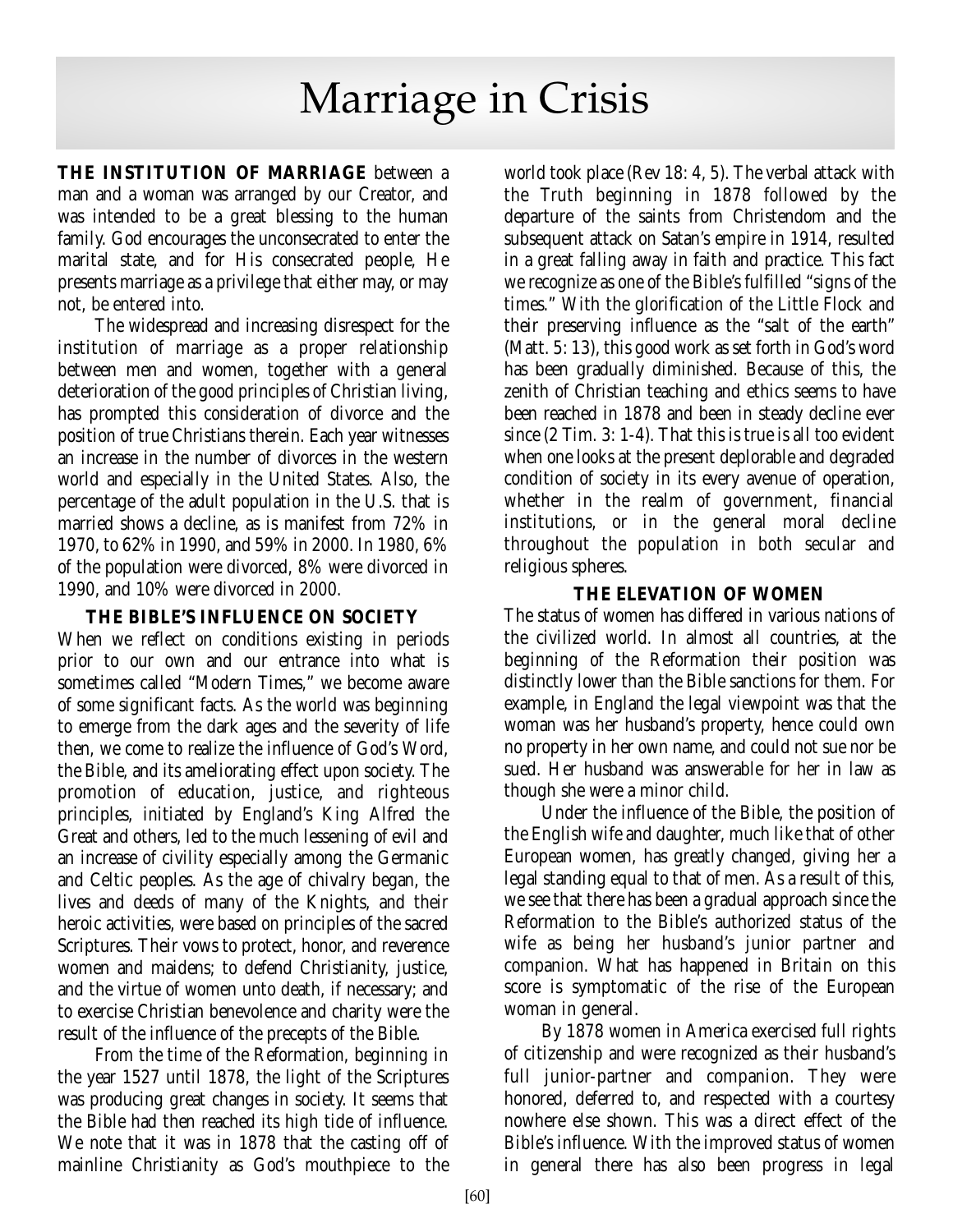divorce. Previously, a woman could not divorce her husband, while a man could divorce his wife and often for trivial reasons.

The Bible recognizes the matter of marriage and divorce for the consecrated differently than for the unconsecrated in some respects. For the consecrated, the Bible sanctions absolute divorce with the right to remarry to the innocent party *for adultery only* (Matt. 19: 3-9), and for desertion it allows for a limited divorce, that is, separation from bed and board. For the unconsecrated, it allows absolute divorce for additional reasons — like continued cruelty, insanity, conjugal indifference and disability, refusal of conjugal rights, and refusal of support and care of the home. The consecrated are to be to one another as Christ and the Church, and as only unfaithfulness to, and abandonment of the Lord Jesus Christ, warrant a separation between Christ and any member of the Church, so only these two things warrant a divorce between the consecrated.

### **MARRIAGE OF THE UNCONSECRATED**

The unconsecrated in their marriage are not as Christ and the Church, but are married in the sense that the Mosaic Law warrants, hence divorce may set in where the purposes of marriage are perseveringly set aside or made impossible. The marriage of the unconsecrated being a matter of civil law — it is competent to sanction its entrance or terminate its continuance in harmony with its judgment as to the best interests of society. If the consecrated are mismatched in the flesh, they are still to abide in their marriage, knowing that the Lord will overrule for their best interests under the circumstances (Rom. 8: 28). Hence, they can well abide as they are. The unconsecrated, on the other hand, having no such incentives for maintaining wedlock may if the relation is beyond their reasonable endurance, seek peace through divorce and may for reasons other than adultery contract another marriage (Matt. 19: 9; 5: 32). Please see E12: 441-443.

The Bible gives no warrant to thoughtless marriage and divorce for trivial reasons. It requires the consecrated and unconsecrated alike to perform the duty and privileges of marriage as solemn things which should be carefully fulfilled. When once the marital relationship has been entered into it is too late for regrets and nothing remains to the child of God except to carry out the marriage covenant implicitly, in letter and in spirit to the extent of his or her ability.

*When once the marital relationship has been entered into it is too late for regrets and nothing remains to the child of God except to carry out the marriage covenant implicitly, in letter and in spirit to the extent of his or her ability.*

### **CHRISTIAN HUSBANDS AND WIVES**

The true Christian husband having the mind of Christ will love his wife, will remember that he has made a vow to cherish her, to care for her, and to provide for her, not only as respects physical needs, but also, as respects the nourishing of her heart, mind, and affections. Such a husband will not feel that he has discharged his duty in providing merely the necessities and comforts of food, clothing, and shelter. He will, to the extent of his ability, seek the cultivation of her mind and her heart — using his headship in the family to arrange its affairs so that she will have reasonable time for spiritual fellowship and the study of the Truth.

Likewise, the true Christian wife will seek to love, cherish, respect, and be a good helpmate to her husband to the best of her ability, remembering the vows that she made before the Lord. The Scriptures offer many fine instructions for the wife, using the true Church's relationship to her Lord as the perfect model to follow. Although present conditions in society have, in many cases, forced wives to enter the workforce and become "joint-breadwinners" for the family, the Scriptural principles enumerated above remain true.

In *Studies in the Scriptures,* Vol. 6, pages 496-501, we find many helpful suggestions for the consecrated child of God who seeks to carry out the Bible's counsel in respect to the marital privileges and obligations of God's people.

May all of God's people, whether considering marriage or having already entered the marital state, above all things, daily renew and daily seek to fulfill their consecration vows, and we can rest assured that the Lord will add His blessing.

\* \* \*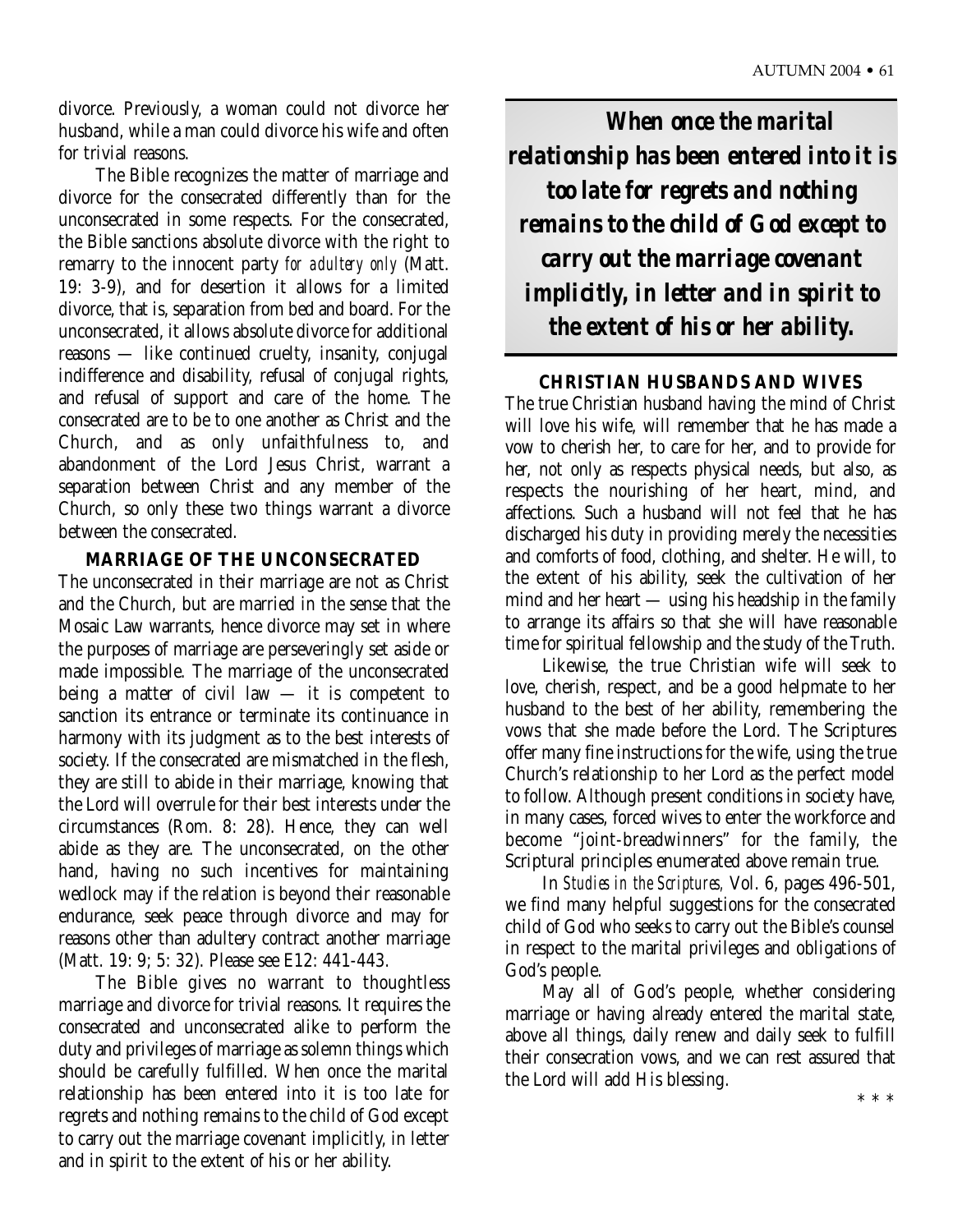# question box

### *Should articles be accepted from consecrated sisters for publication in our magazines,* **The Present Truth** *and* **The Bible Standard***?*

The Scriptures, of course, take the lead in this matter because the subject is of a religious bent and being Bible people we should be guided by its expressions. The Apostle Paul says in this regard that women are not to teach in the congregation of the Lord's people. "Let the woman learn in silence with all subjection. But I suffer not a woman to teach, nor to usurp authority over the man, but to be in silence" (1 Tim. 2: 11, 12). Someone might understand that the restriction for a sister not to teach in the Church is not the same as writing an article in the Truth magazines. It is true that the two situations are not identical but the principle involved remains the same. This view seems not to be well taken, for to do so would acknowledge that it is unscriptural for a sister to teach as an elder in the local congregation but to teach the General Church through the medium of the printed page in this country and throughout the world would be all right. Certainly such a view is in opposition to sanctified common sense and violates the Apostle's clear admonition to the contrary.

### **Privileges and Dangers to Sisters**

There is a wonderful treatise in *Studies in the Scriptures,* Vol. 6, pp. 264-272, titled "Woman's Province in the Church," from which we quote (p. 266): "But, if woman be lifted out of her sphere — so large and so important that the poet has well said, 'The hand that rocks the cradle is the hand that rules the world' — if she gets before the public [in Church matters — *Ed.*] as a lecturer or teacher or writer, she gets into a position of great danger; because several of the peculiarities of her sex (one of which we have mentioned) which go to make her a true woman and attractive to true men will conspire under the *unnatural* conditions to spoil her womanhood — to make her 'mannish.' Nature has set the metes and bounds of the sexes, not only in physical contour and hair-suite but equally in qualities of heart and head — adapting each to the other so thoroughly that any interference with, or disregard of, her laws is sure to work injury in the end, however beneficial the changes may temporarily appear to be."

Let us now turn our attention to the happenings in the Garden of Eden. To whom did Satan approach with his great lie — was it the man or the woman? In all fairness we acknowledge that Adam heard first hand from the Almighty the words "in the day that you eat of it you shall surely die." Therefore, he would have been the harder nut to crack under Satanic pressure. So Eve was not told directly by God not to eat of the forbidden tree but on the contrary she received the message second hand, from Adam. But also the adversary knew of Eve's make-up in creation (he was no doubt present) and therefore of her greater susceptibility to the temptation. He was the "covering cherub" over the human pair in the Garden and he took advantage of the situation (Ezek. 28: 14-16).

### **The Case of Mrs. Russell**

Then there is the experience of Mrs. Russell, Pastor Russell's wife. The use of Sr. Russell by the Lord was unique in the annals of the Christian Church. This was an exception to the declaration of Paul, for in seeming contradiction to the inspired Word concerning women ministers in the Church, she was selected and used by Him to bring forth a new truth in the Parousia Harvest. The Lord provided her with the correct understanding of Matt. 24: 45- 47 relative to who was its "faithful and wise servant." It had been previously understood to represent a class of servants and Sr. Russell brought this truth forth for the first time and proved by the Scriptures that it was not a class that was meant, but an individual, and that the person referred to was Pastor Russell. Sr. Russell traveled to the larger classes in the United States, defending this position before the brethren. But alas, she eventually succumbed to the importance of her new position and the flatteries of the brethren, and sought for power and position that the Lord had not intended her to have. Instead of a supporter of the Truth and her husband as "that servant," she became the Truth's and her husband's opponent — even coming to the point of denying by her actions and teaching the very truth that the Lord had first revealed to her. She thus has become an example attesting to the adverse results of a sister teaching in the Church.

Now we come to another point in our treatise, namely, the Pastoral Work. In recent years there have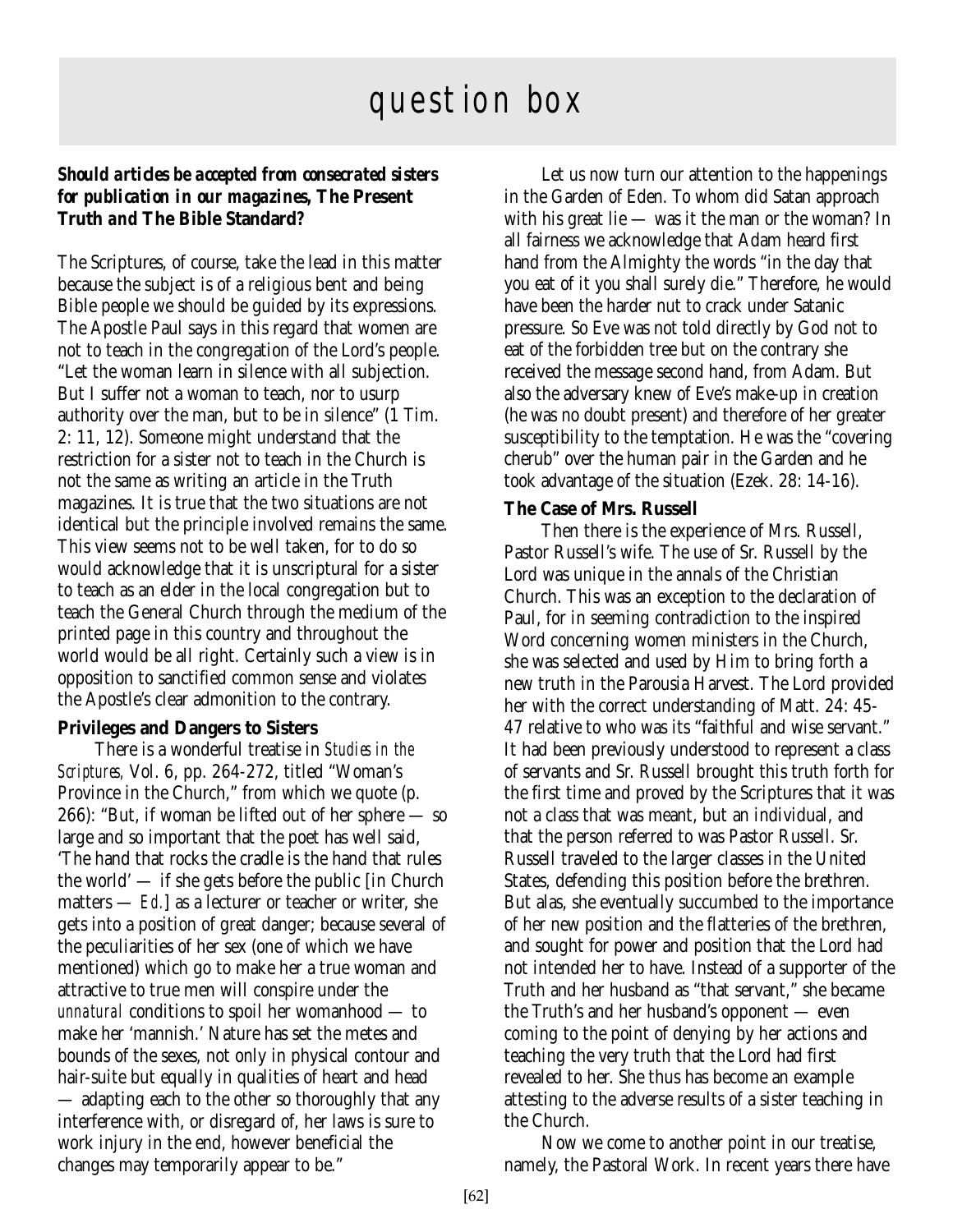been a few brethren who have claimed that Bros. Russell, Johnson, Jolly, and others, have used sisters to write articles for the magazines under their supervision and during their tenures as leaders of the Lord's people. Therefore, let us address the validity of this statement. First we ask, what was the Pastoral Work? The Pastoral Work was instituted by Bro. Russell as an offshoot to the great public work that went forth, far and wide, during the Harvest time. It was a follow-up work associated with the various avenues of reaching out to the public such as the *Photodrama of Creation,* the *Eureka Drama,* and highly advertised public lectures. This work was performed solely by sisters. These sisters by name were Sanford, James, Hamilton, Wright, and possibly others. Bro. Russell on occasion had one or more of these sisters speak to the sisters at conventions or at classes where he served, to instruct them in the best methods to use in obtaining names for future contact with additional literature, attending Bible lectures, or Berean studies. Sisters, however, were not used as elders for speaking and writing.

### **Sisters Used in Publication Work**

Bro. Johnson did use sisters in the publishing work. He writes as follows: "Sr. A. G. James writes J., asking for *The Present Truth* and permission to help him in correcting MSS" (E.10, p, 95, 96). See also E. 14, p. 288: "The second class of prospective antitypical Amramites (Eliezer, v. 25) was the five MSS correctors chief among whom were Sisters Hamilton, James and Wright." For further information on the Pastoral Work see E. 14, pp. 285, 287 and R 5984.

Observe carefully, that, in these references not one word is mentioned of sisters writing for *The Watch Tower, The Present Truth,* or *The Bible Standard,* or lecturing to all the consecrated brethren assembled in an ecclesia or at a convention. Bro. Johnson never used Sr. James or any other sister in any other capacity than as an assistant in editing and preparing the magazines for publication.

Let us now direct our attention to the fact that none of the leaders of the Lord's Truth people have ever claimed infallibility. They did make mistakes on rare occasions. We also know that it is very difficult to have all of the Truth, all of the time, and in all of its many ramifications correctly remembered and expressed. We realize that their office has run until death and as the end of their course nears, the possibility for misjudgment or misapplication along some line is more likely to occur. Therefore, if any of these brothers used sisters in writing or in teaching capacities, to our knowledge they never set it forth in print. We think that it is more likely that some of us may not have used proper care in our study of such Truth related points and have in haste drawn a wrong conclusion.

Therefore, for the reasons given above, the answer to this question is "no." Sisters should not be used in a teaching position either in a local congregation or in the general assembly of the Lord's people throughout the world. We do not wish to imply that sisters are in any way lacking in either mental ability or in expertise in the various writing skills to perform such a task, for in many instances sisters are superior in these respects than the brothers. \* \* \*

# **Letter Box**

### Nigeria, West Africa Report

Dear Brother Ralph Herzig:

Our Christian love to you and the entire Bible House brethren (Heb. 13: 1).

The theme of our October 29-31 convention was: The Manner of our Lord's Return

and His Presence — Rev. 16: 15. We give God the glory for the great success. A total of 191 souls attended from different ecclesias. It was a wonderful blessing from God that during the convention one new family was added to us.

Please accept our gratitude for the literature sent to us. We pray the Almighty God will continue to bless you with all His abundance. Please remember us in your prayers.

Yours in His service,

Bro. Udoh Eshiet of the Makurdi Ecclesia